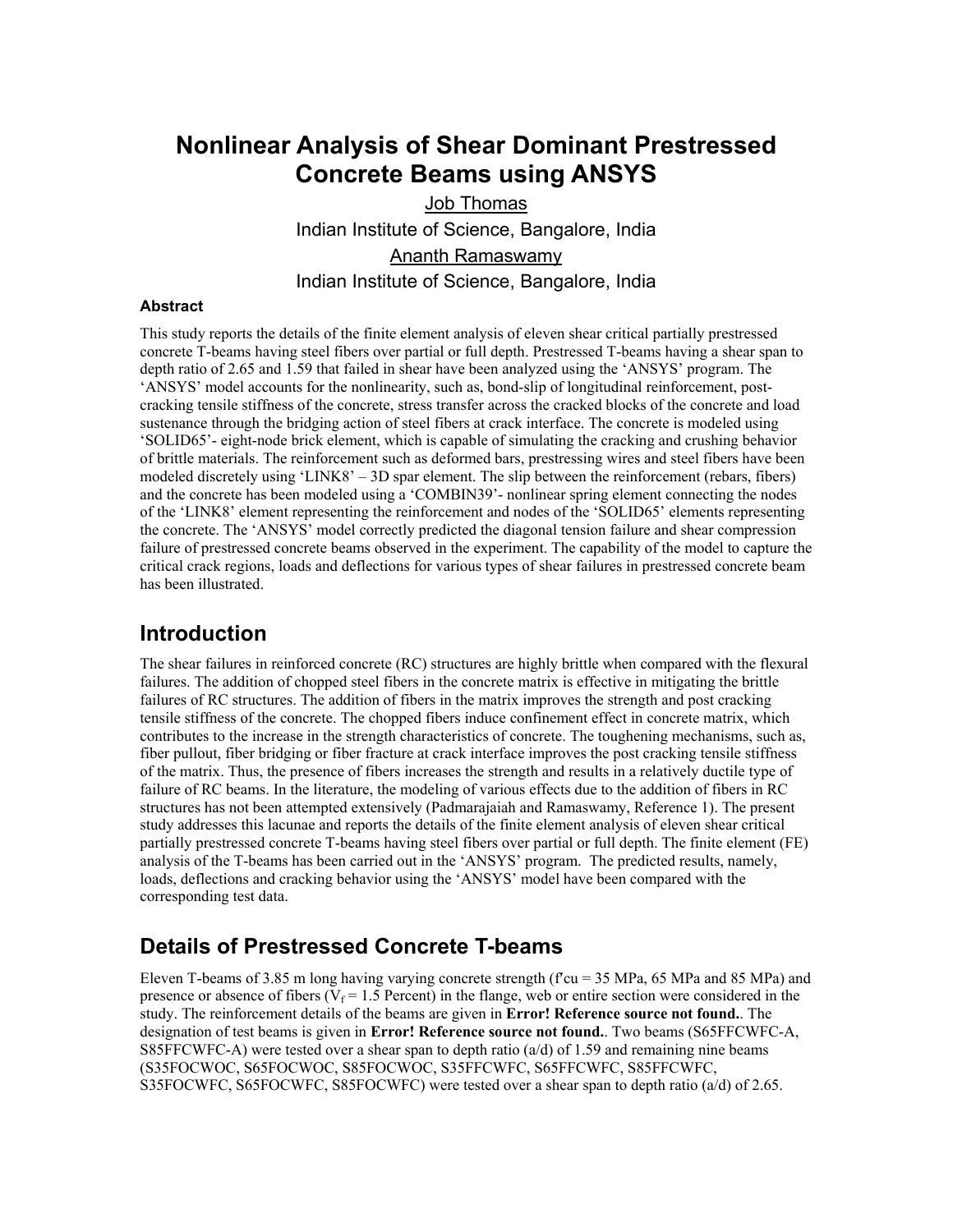

**Figure 1. Reinforcement details of the prestressed concrete T-beam** 



**Figure 2. Designation of prestressed concrete T-beam** 

## **FE Analysis of the T-beams using the 'ANSYS'**

The partially prestressed concrete T-beams have been analyzed using the ANSYS. The 'ANSYS' model accounts for the nonlinearity, such as, bond-slip of longitudinal reinforcement, post-cracking tensile stiffness of the concrete, stress transfer across the cracked blocks of the concrete, load sustenance through the bridging action of steel fibers at crack interface and yielding of reinforcement. The analysis was carried out in stages using Newton-Raphson technique.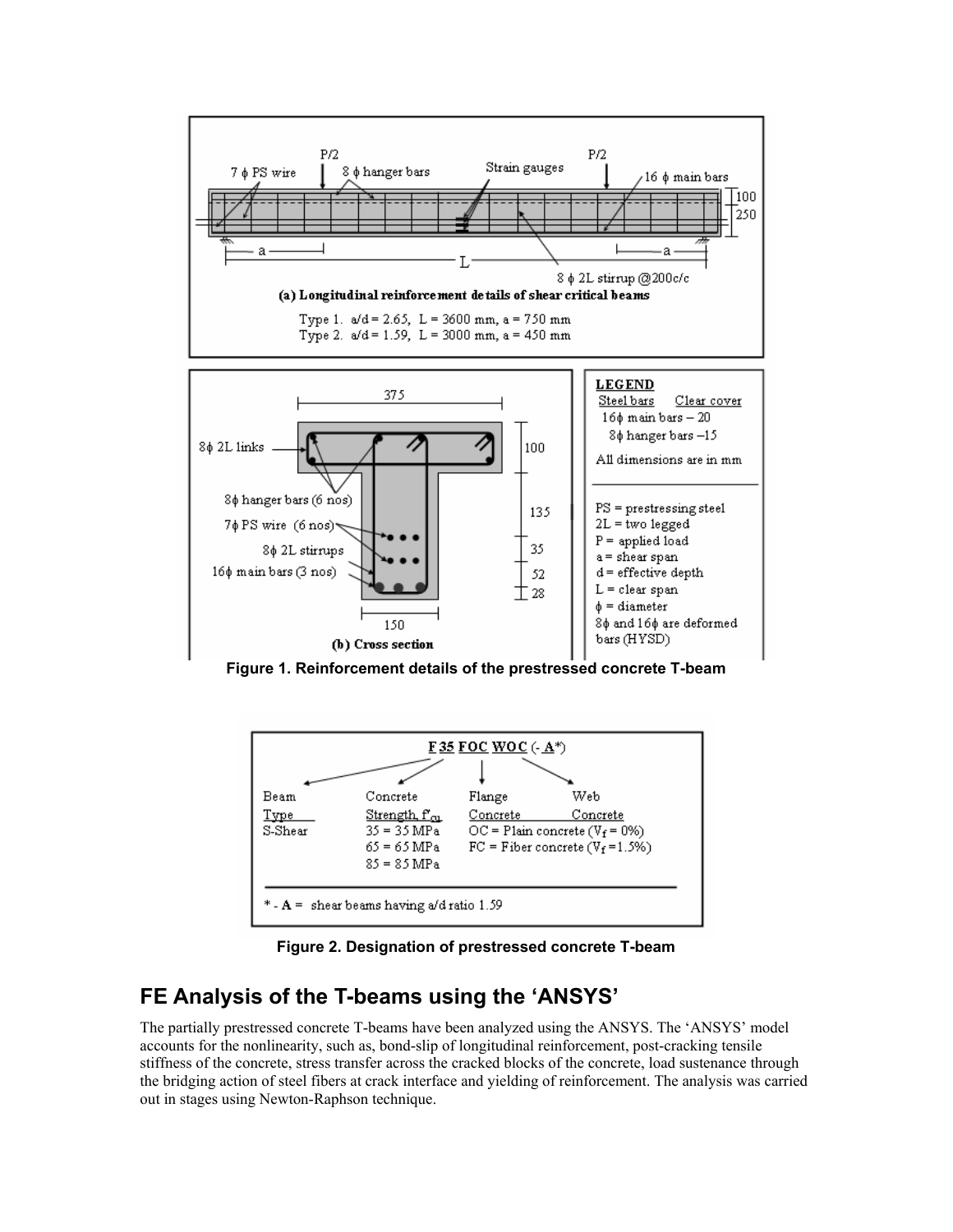#### *Modeling of Concrete and Steel Fibers*

The concrete has been modeled using 'SOLID65' 8 node brick element capable of simulating the cracking and crushing of brittle materials. The test data of the cylinder compressive strength and split tensile strength based on the companion specimens cast and tested along with the T-beams have been used for defining the concrete ('CONCR') properties in the 'ANSYS'. For plain concrete of all grades, the shear transfer coefficients in opening ( $\beta_t$ ) or closing ( $\beta_c$ ) have been assumed to take a value of 0.25 ( $\beta_t$ ) and 0.70 ( $\beta_c$ ). In fiber reinforced concrete, the shear transfer at the cracks depends on the matrix strength fiber interaction in the fiber pullout mechanism. To account for this fact that the  $\beta_t$  has been assumed to take a value of 0.35, 0.40 and 0.65 and  $\beta_c$  as 0.75, 0.80, and 0.90 for fiber reinforced concrete ( $V_f = 1.5$  percent) of normal strength (35 MPa), moderately high strength (65 MPa) and high strength (85 MPa) concrete, respectively. In the 'ANSYS' model, the failure surface of the concrete is computed based on the Willam and Warnke model (Reference 2). In the present analysis, the mesh size was fixed based on the guidelines in the earlier literatures that discuss issues of non-objectivity of the mesh with refinement vis-vis the aggregate size and considering the computational efforts involved. The size of the mesh along the longitudinal axis of the beam was fixed to 100 mm in the shear span and 50 mm in the constant moment zone. The details of the mesh used for the FE analysis of partially prestressed T-beams have been presented in **Error! Reference source not found.**. In the ANSYS model, smeared representation of crack is used in 'SOLID65'. Before cracking or crushing the concrete is assumed to be an isotropic elastic material. After crushing, the concrete is assumed to have lost its stiffness in all directions. After cracking, the concrete is assumed to be orthotropic having stiffness based on a bilinear softening stress-strain response in the crack normal direction.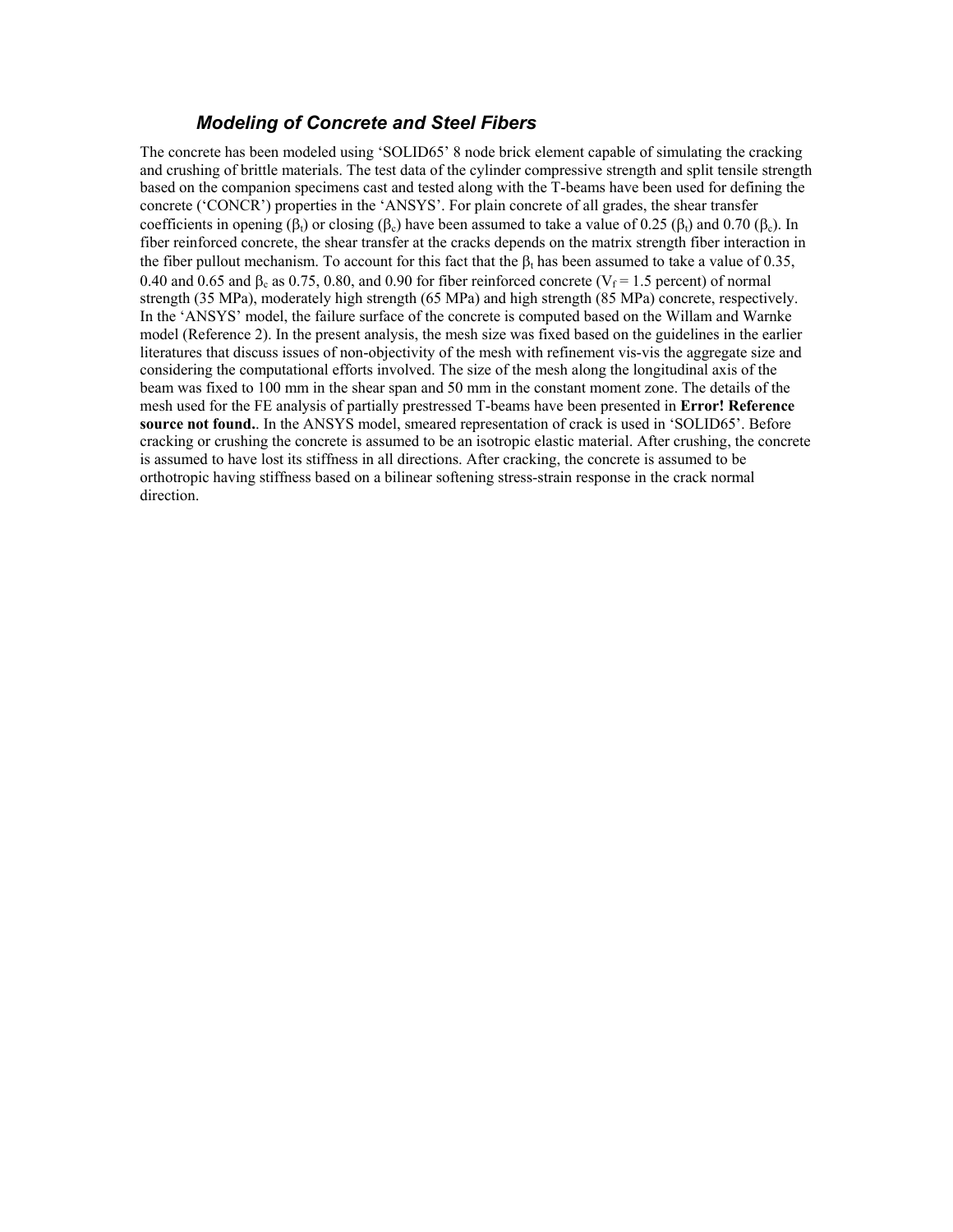

**Figure 3. Details of FE mesh used for the analysis of prestressed concrete T-beam** 

As the compressive strength and tensile strength ascertained based on the test data of respective concrete specimens (plain or fiber reinforced concrete) is used in the analysis, the increase in the strength properties due to the addition of fibers has been accounted for in the FE analysis. To account for the effect of addition of steel fibers on the post cracking tensile stiffness of the concrete, the fibers have been modeled discretely. As the load sustenance against crack growth is mainly derived through the bridging action of fibers orienting along the longitudinal axis of the beam, only this fraction of the fibers has been modeled as discrete reinforcement in the FE analysis. The fibers have been modeled using 'LINK8' elements. Area of the 'LINK8' element representing the fiber has been computed based on the tributary area concept used by Padmarajaiah and Ramaswamy (Reference 1). The area of discrete reinforcement representing the fiber  $(A_F)$  is computed by:

 $A_F = \alpha' V_f A_{ct}$ 

The orientation factor ' $\alpha'$ ' is assumed to take a value of 0.64, which is the average of the values proposed by Souroushian and Lee (Reference 3) for 2D and 3D orientation of fibers in a beam. ' $V_f$ ' is the volume fraction of the fiber. 'A<sub>ct</sub>' is the tributary area of the concrete over which the fibers present is represented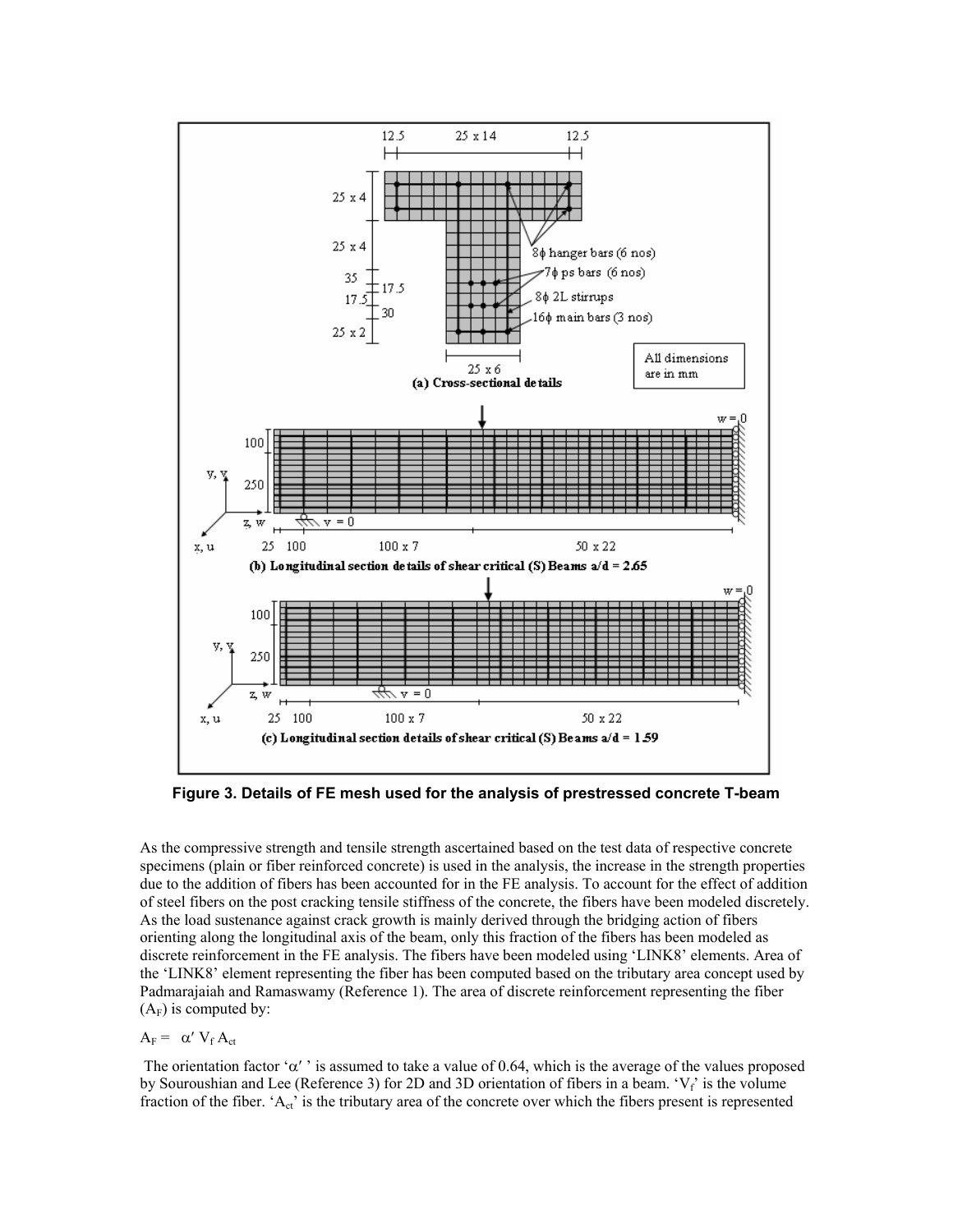by a discrete reinforcement. The tributary area concept is illustrated in **Error! Reference source not found.** The tributary area for the discrete reinforcement representing the fiber connecting to an edge node, a corner node and interior node has been shown as hatched area in **Error! Reference source not found.**(b). Rate independent multilinear isotropic hardening option (MISO) with von-Mises yield criterion has been used to define the material property of steel fibers. An elasto-plastic stress-strain response as shown in **Error! Reference source not found.**(a) has been used for steel fibers. The Young's modulus of steel fibers is taken as 200 GPa and Poisson's ratio as 0.3.



**Figure 4. Tributary area employed for computing the area of the discrete reinforcement representing the fiber** 



**Figure 5. Stress-strain response of steel reinforcement**

#### *Modeling of Rebar*

The longitudinal and transverse reinforcement, namely, High Yield Strength Deformed (HYSD) bars and Prestressing Steel (PS) wires have been modeled as discrete reinforcement using 'LINK8' elements. Rate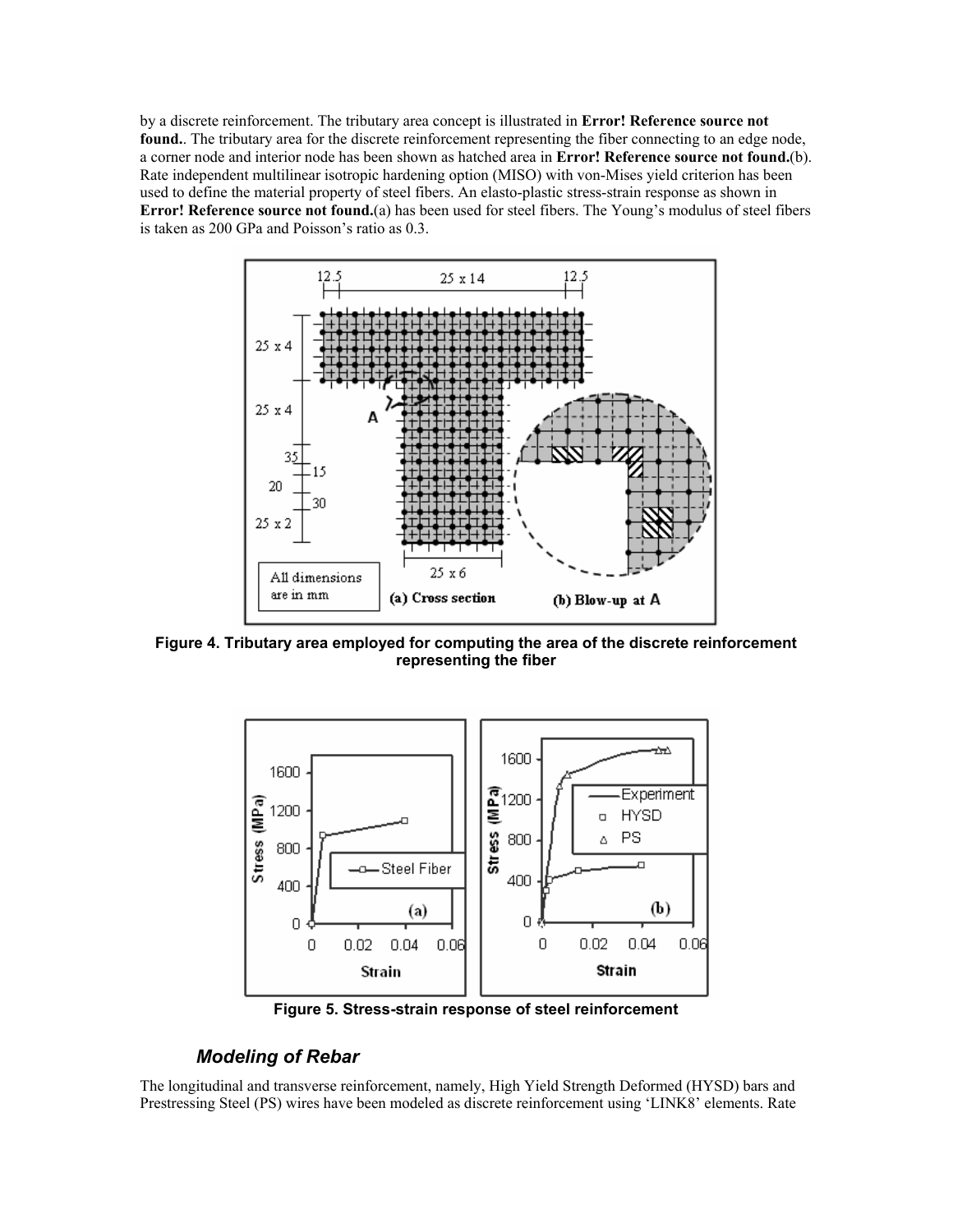independent multilinear isotropic hardening option (MISO) with von-Mises yield criterion has been used to define the material property of steel rebar. The tensile stress-strain response of steel based on the test data (**Error! Reference source not found.**b) has been used in the present analysis. An initial strain (corresponding to the effective prestress) has been defined for the discrete 'LINK8' element representing the prestressing steel wires in order to simulate the prestressing effect.

#### *Modeling of Bond-slip of Reinforcement*

The bond-slip between the reinforcement (fibers, deformed bars and prestressing steel wires) has been modeled using 'COMBIN39' nonlinear spring element. The'COMBIN39' having very small dimension connecting the nodes of 'LINK8' elements and 'SOLID65' elements has been used to model bond-slip of the reinforcement in the present analysis. The slip test data reported in the literature has been used for the load-deformation characteristics of the 'COMBIN39' element. The slip test data of Mirza and Houde (Reference 4) has been used for HYSD bars (**Error! Reference source not found.**a). For smooth PS wires, the test data for mild steel having smooth finish by Edward and Yannopoulos (Reference 5) has been used (**Error! Reference source not found.**a). A linear variation with out tension cutoff as used by Padmarajaiah and Ramaswamy based on the test data of Nammur and Naaman (Reference 6) has been used for steel fibers (**Error! Reference source not found.**b). The transverse reinforcement (stirrups) are assumed to be perfectly bonded to the surrounding concrete in the present analysis. The 'COMBIN39' having very small dimension connecting the nodes of 'LINK8' elements and 'SOLID65' elements has been used to model bond-slip of the reinforcement in the present analysis (**Error! Reference source not found.**).



**Figure 6. Slip response of steel reinforcement**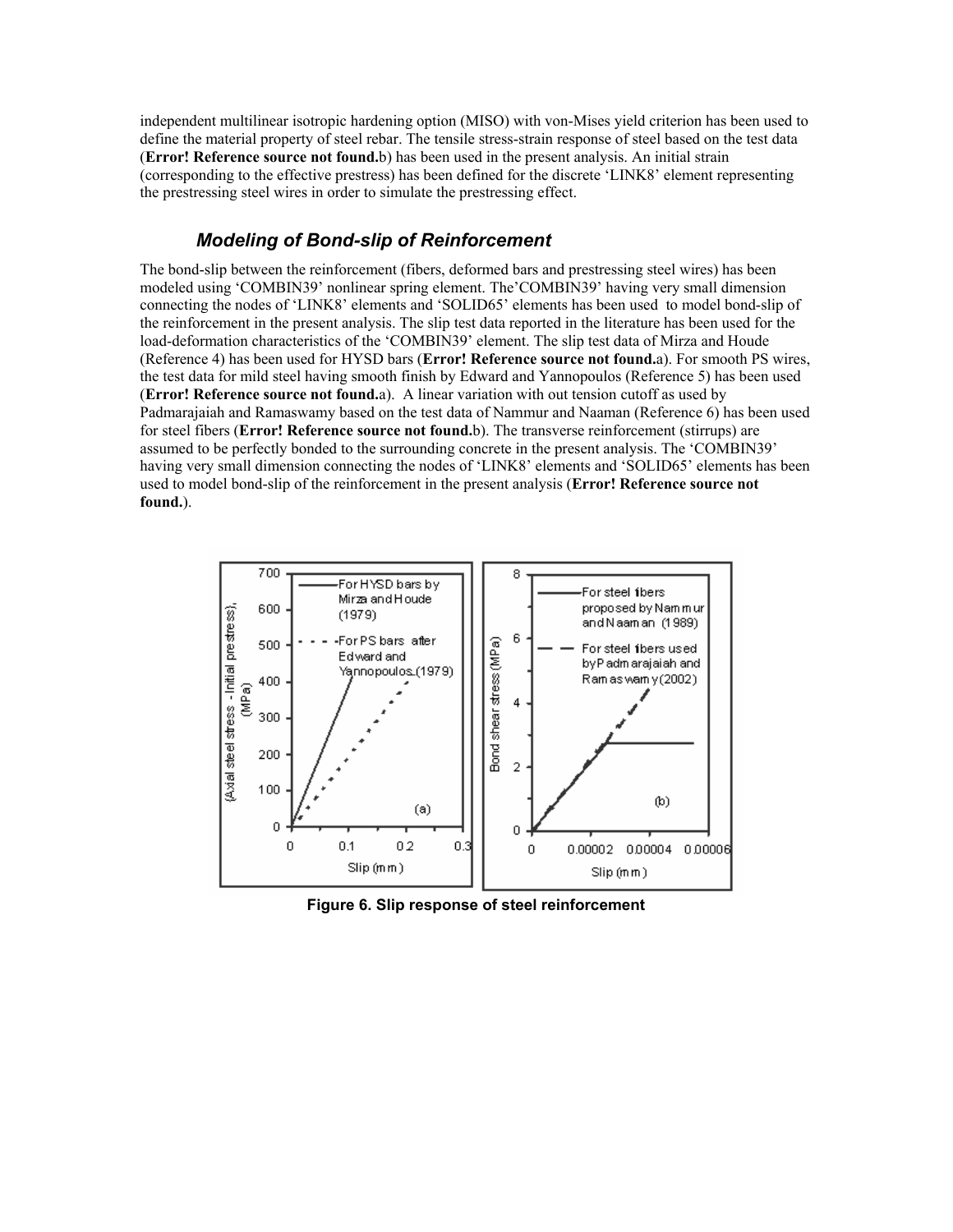

**Figure 7. Details of the FE model**

### **Comparison between Predicted and Experimental Results**

The predicted load in T-beams at first crack and at ultimate stage has been compared with the corresponding test data (**Error! Reference source not found.**). The average value of the ratio of the predicted load at first crack to the corresponding load observed in the experiment was found be 0.90 with a standard deviation of 4 percent. The average value of the ratio of the predicted load at ultimate to the corresponding load observed in the experiment was found be 0.98 with a standard deviation of 4 percent. **Error! Reference source not found.** indicates that, the 'ANSYS' model predicted the load at various stages, namely, at cracking and at ultimate quite accurately.



**Figure 8. Comparison of predicted load in T-beams with the corresponding experimental data**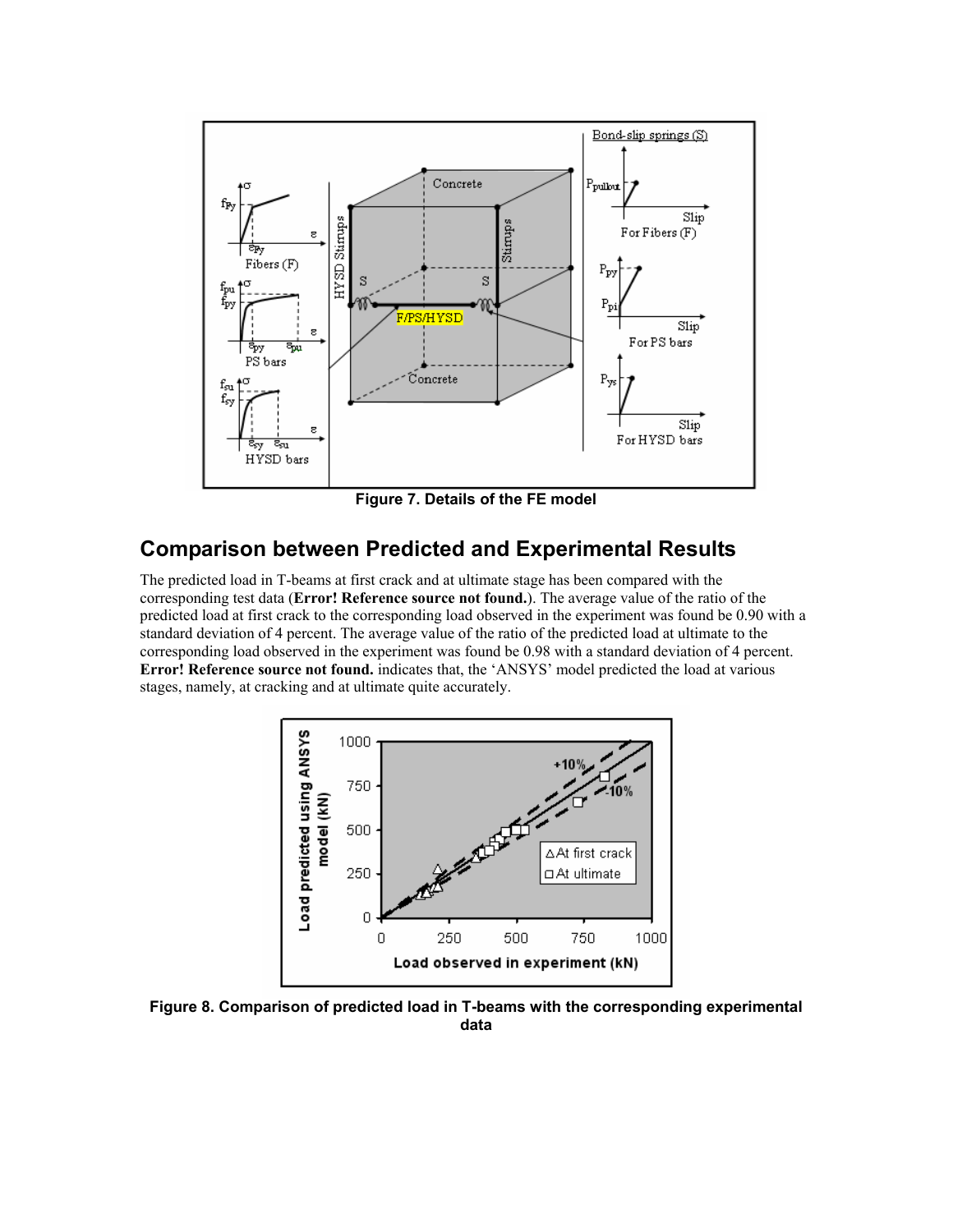

**Figure 9. Comparison of predicted load-deflection response of T-beams with the corresponding experimental data**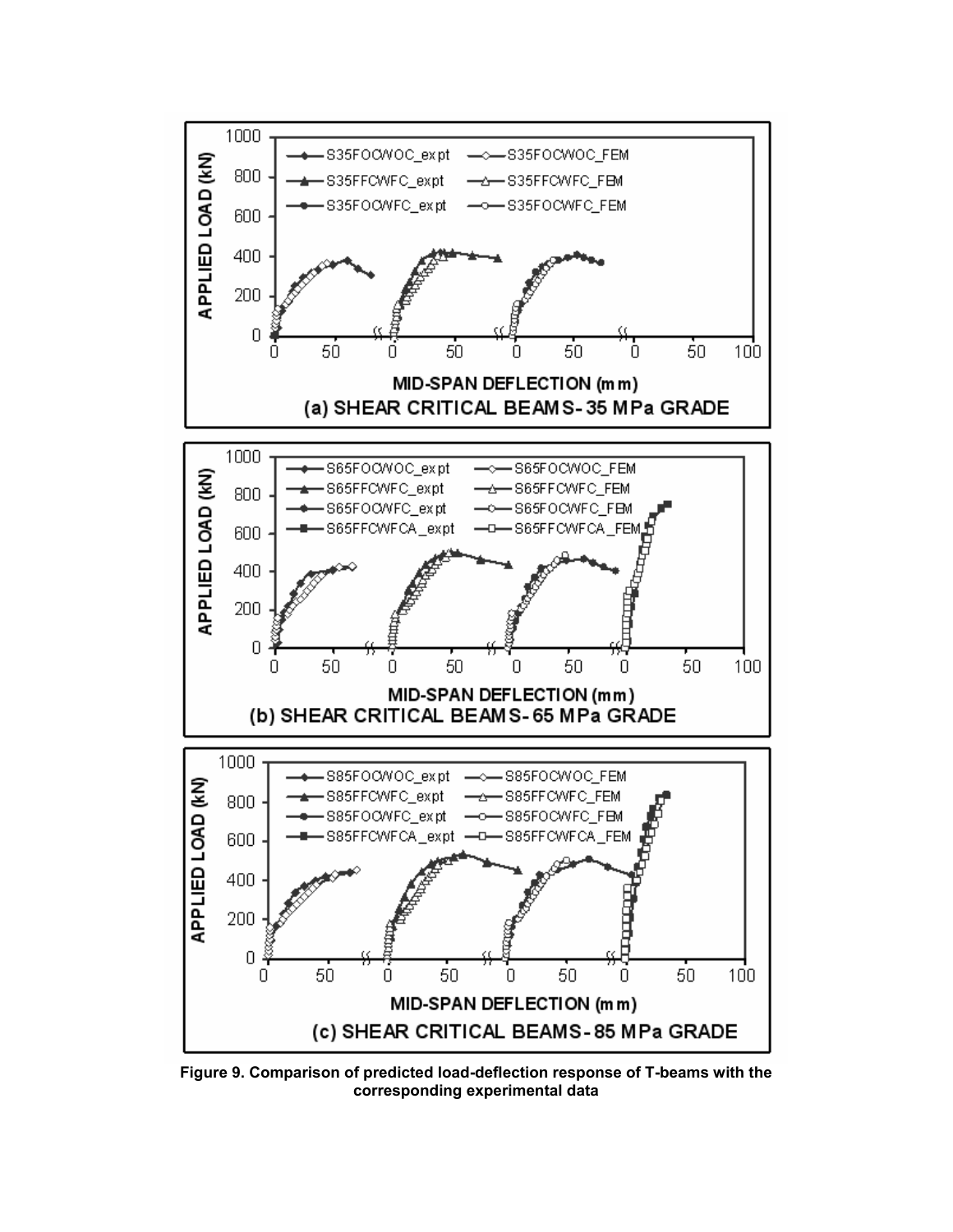The load-deflection response of T-beams predicted using the 'ANSYS' model has been compared with the corresponding experimental results (**Error! Reference source not found.**). The initial stage of loading, the predicted load-deflection response of various beams corroborates with the corresponding test data. However, the 'ANSYS' model predicted slightly softer deflection results in the post-cracking regime when compared with the corresponding test data. This variation in the predicted results may be attributed to the difference in the bond-slip model of reinforcement used in the analysis when compared with that present in the test. It is expected that the use of an improved bond-slip model, the ANSYS model would predict the post-cracking regime of the load-deflection response of T-beams more accurately. The post peak region of the load deflection response showing a softening behavior has not been captured. This may be attributed partly to the manner in which crushing of concrete is handled in the ANSYS model, namely, complete softening of material behavior in all directions. Moreover, in this load deformation regime, fibers tend to pullout of the matrix leading to further softening. To capture this, the load steps need to be applied very gradually.

As observed in the experiment, the ANSYS model predicted the first crack in the constant moment zone. In the later stages, the ANSYS model predicted propagation of existing cracks, more cracks in the constant moment zone and new cracks in the shear span. The predicted orientation of the crack in the T-beam was vertical in the constant moment zone and inclined in the shear span (**Error! Reference source not found.**). The cracks predicted using the 'ANSYS' model was found to be in good agreement with the experimental observation. At ultimate, one of the inclined cracks in the shear span widened and concrete near the tip of the crack close to the loading point crushed. The 'ANSYS' model predicted crushing of concrete at the ultimate, which was indicated by large deformation at the node. Four T-beams, namely, S65FOCWOC, S85FOCWOC, S65FFCWFC-A and S85FFCWFC-A, failed in diagonal tension forming a through crack (**Error! Reference source not found.**c). The comparison of the crack/crush pattern predicted to that observed in the experiment indicated that the 'ANSYS' model predicts the zones of critical cracks quite accurately.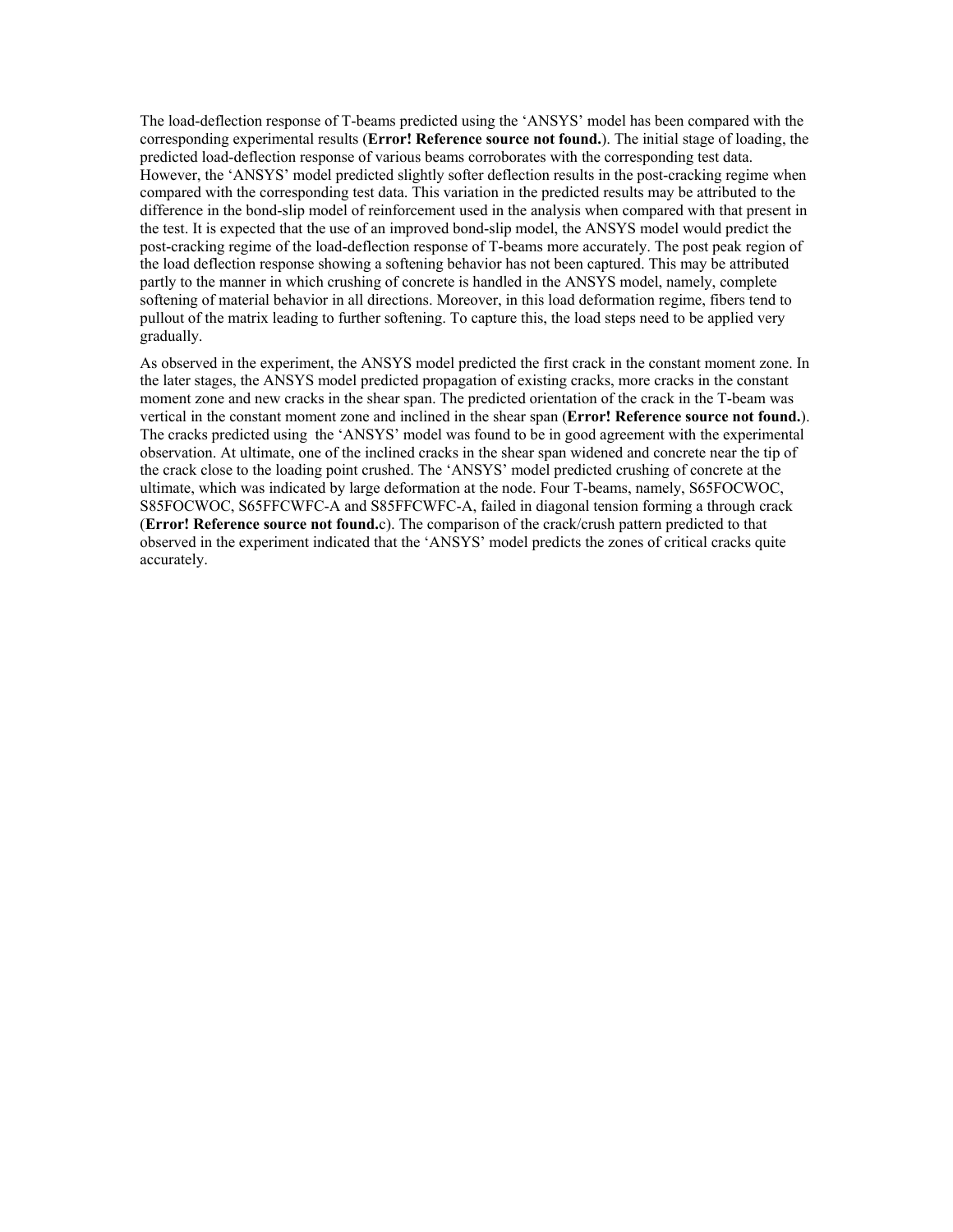

**Figure 10. Comparison of predicted crack/crush pattern with the corresponding test data** 

## **Conclusion**

Based on the comparison of the predicted results of partially prestressed beams having steel fibers over partial or full depth with the corresponding experimental data, following conclusions were drawn.

- The predicted load in of T-beams at various stages was found to be in good agreement with the test data.
- The proposed model predicted slightly softer results in post-cracking regime of the load-deflection response of T-beams. This variation is due to the difference in the bond-slip model of reinforcement used in the analysis when compared with that present in the test.
- The 'ANSYS' model correctly predicted the diagonal tension failure and shear compression failure of prestressed concrete beams observed in the experiment.